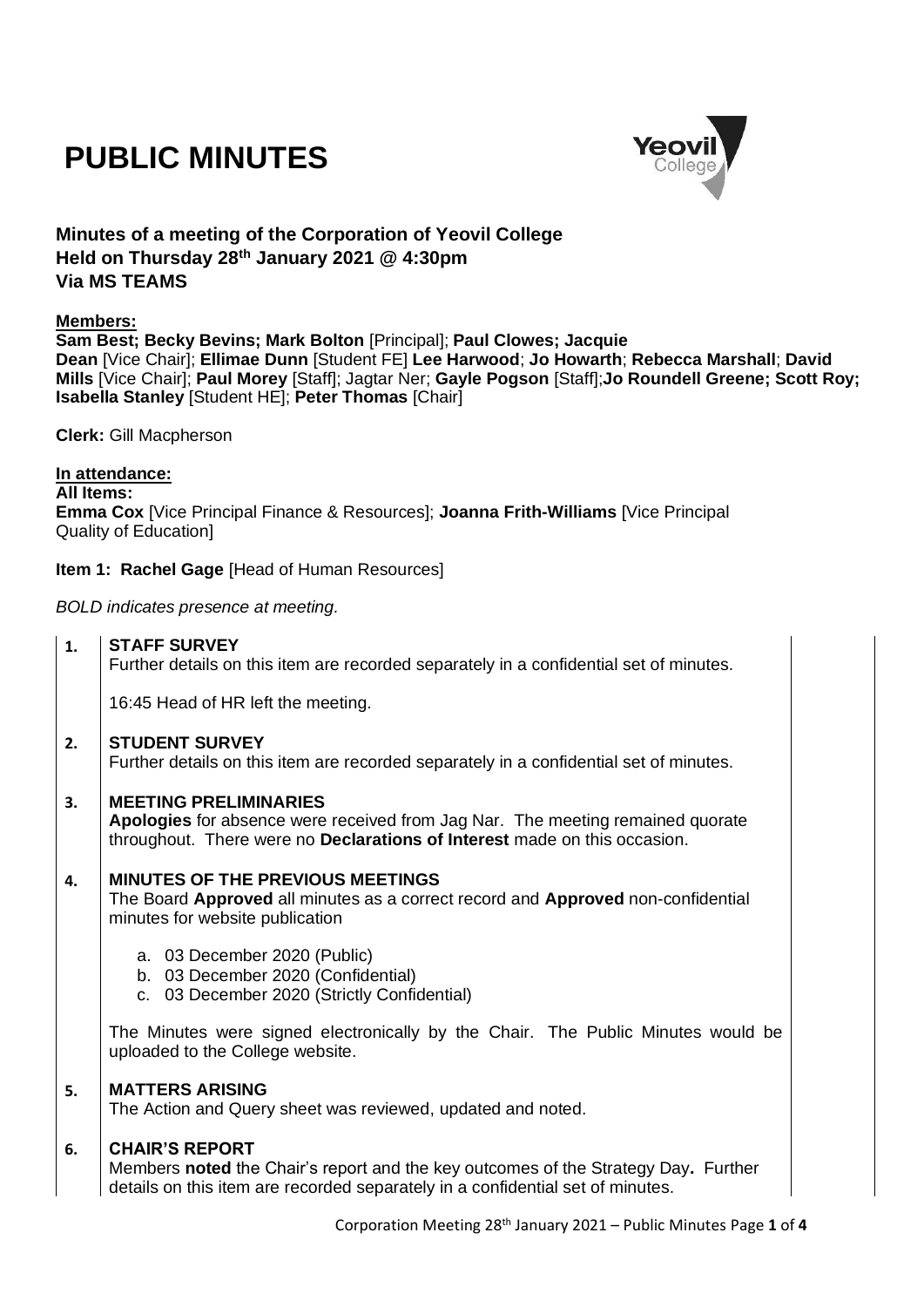|     | The Chair informed the Board of the resignation of Netta Meadows. Members one to<br>one meetings will commence the first week in March by MS Teams.<br>It was noted the VP of QofE and the Clerk's 6-month probatory periods are coming to<br>an end. Members were asked to email the Chair with any comments or views.                                                                                                                                                                 |           |
|-----|-----------------------------------------------------------------------------------------------------------------------------------------------------------------------------------------------------------------------------------------------------------------------------------------------------------------------------------------------------------------------------------------------------------------------------------------------------------------------------------------|-----------|
| 7.  | <b>CLERK'S REPORT</b><br>The Board noted the Clerk's Report. Members were asked by the Clerk to confirm they<br>had read the Keeping Children Safe in Education document. Office 365 'show and tell'<br>bespoke training will be on 4 <sup>th</sup> March at 5:30 via MS Teams, members were asked to<br>contact the Clerk if they would like to attend. It will be recorded for future use. Action:<br>All independent Governors to confirm they have read the KCSIE updated document. | All       |
| 8.  | <b>PRINCIPAL'S REPORT</b><br>The Board noted the Principal's Report. On this occasion there was particular emphasis<br>upon:<br>Ofsted monitoring visit report<br>$\bullet$<br>• COVID update<br>• T-Level Plans for Ashdown<br>• SALIX Bid<br>• T Level Wave 3 Capital<br><b>Applications Update</b><br>$\bullet$<br>• Flex Budget<br>FE White Paper<br>$\bullet$                                                                                                                      |           |
|     | The Board noted the updated Operating Statement for 2020-21 alongside a verbal<br>update from the Principal. SMT have reviewed the whole document in<br>detail and despite being in lockdown, progress had been made. Action: Audit<br>Committee to look at the areas still in red and give a top-level summary for the Board at<br>the next Corporation meeting.                                                                                                                       | Principal |
|     | 17:30 Isabella Stanley left the meeting.                                                                                                                                                                                                                                                                                                                                                                                                                                                |           |
| 9.  | <b>COLLEGE'S SELF ASSESSEMENT REPORT 2019-2020</b><br>The Board had received copies of the Draft SAR ahead of today's meeting. Further to<br>extensive conversations and the report being scrutinised at the CQA meeting,<br>the Corporation APPROVED the new SAR, considering the college to be Outstanding.                                                                                                                                                                           |           |
| 10. | <b>FINANCIAL UPDATE</b><br><b>Latest Management Accounts</b><br>The Board noted the Latest Management and related financial commentary, in addition<br>to noting a verbal update from the VP F&R. Further details on this item are recorded<br>separately in a confidential set of minutes.                                                                                                                                                                                             |           |
|     | <b>ESFA Finance Record Return</b><br>The Board noted the ESFA Finance Record Return.                                                                                                                                                                                                                                                                                                                                                                                                    |           |
|     | Flexed Budget 2020/21<br>Further details on this item are recorded separately in a confidential set of minutes.                                                                                                                                                                                                                                                                                                                                                                         |           |
| 11. | <b>TEACHING AND LEARNING</b><br>The Board noted the minutes of the of the Curriculum, Quality & Assurance Committee's<br>December meeting, noting the key items discussed.<br>Catchup learning<br>YC Edge<br><b>HE</b><br>$\bullet$                                                                                                                                                                                                                                                     |           |
| 12. | <b>GOVERNOR UPDATES</b>                                                                                                                                                                                                                                                                                                                                                                                                                                                                 |           |
|     | Corporation Meeting 28 <sup>th</sup> January 2021 – Public Minutes Page 2 of 4                                                                                                                                                                                                                                                                                                                                                                                                          |           |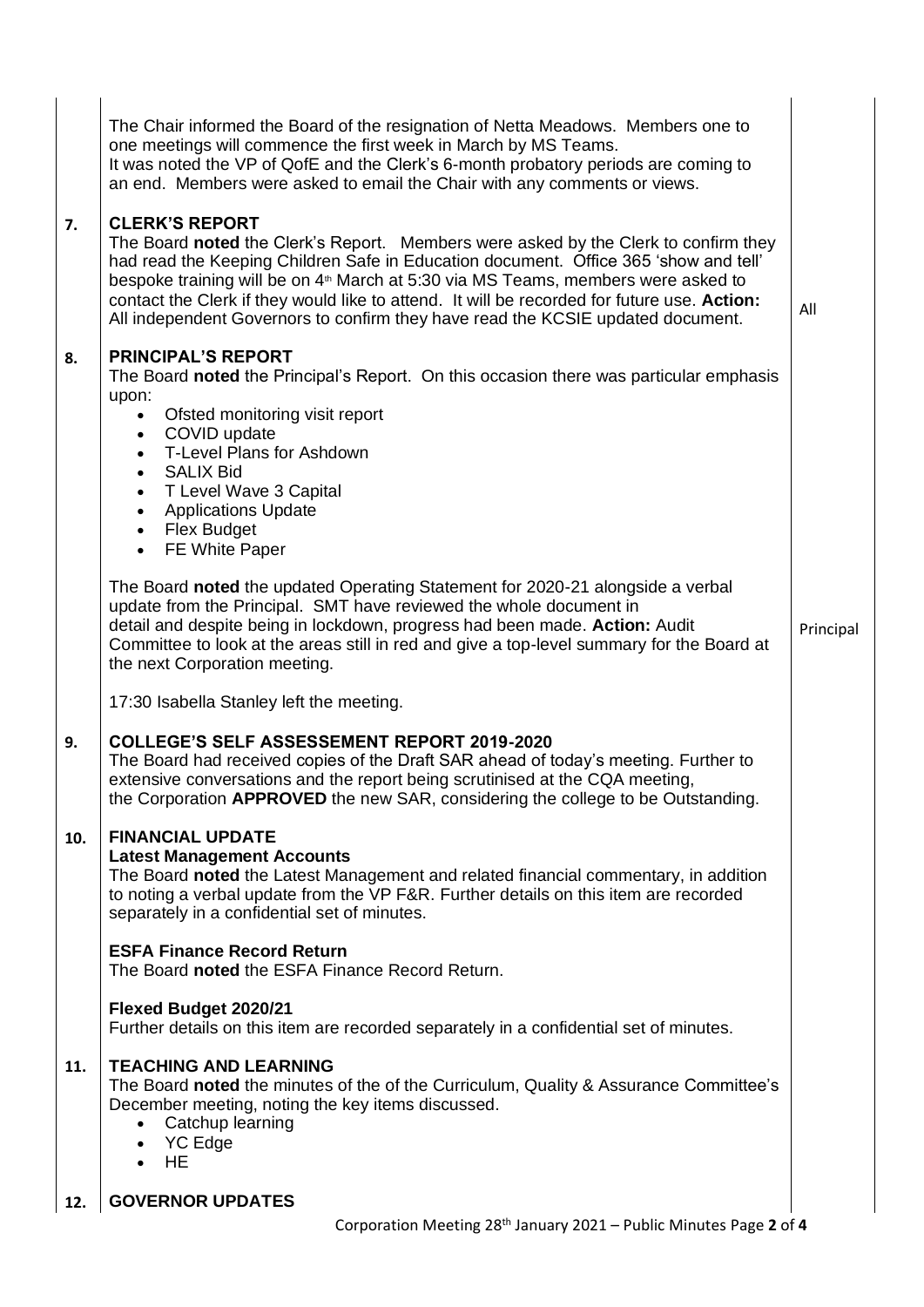**Staff Governors** gave an update, and the following highlights were noted.

- Staff felt the Covid testing centre was very organised and efficient.
- It was encouraging to note the transferable skills being used in remote learning.
- Hospitality students are keen to come back on site.
- Business support staff meeting recently held had provided positive feedback.
- Work at the CPD has included Office 365 Gayle Pogson offered her time for Governors to go through any issues they may have with O365.
- A survey with regards to training is being given to business support staff.
- Staff have been encouraged to take time away from their desks.

#### **Student Governor**

FE Student gave a verbal update, noting the following:

- A recent student union vote had taken place for 8 positions, of which 5 were filled. Ellimae Dunn is now the Chair of the Student Union. 3 roles remain open. The Union is currently working on how to encourage students to turn their cameras on during lessons.
- Students are finding the dedicated review times very helpful, especially when they are struggling with online lessons and coursework.

The Board noted it was encouraging that the positive message given by Management was reflected in student opinions.

#### **Independent Governors**

Further details on this item are recorded separately in a confidential set of minutes. The Board **noted** a verbal update from the Lead Governor for Subcontracting with the following highlights:

- The increase in contract value with the skills network has increased from 60K to 120K.
- Covid is a risk at the current time, however, although there are challenges doing assessments, the sub-contractors are in the main retaining the number of apprentices that were singed up some time ago.

A formal update will be given at the next Corporation meeting.

# **13. INFRASTRUCTURE COMMITTEE**

The first formal Committee meeting will be held on  $1<sup>st</sup>$  February 2021 and all Governors are invited to attend, albeit not formally on the Committee.

# **14. LEGAL, POLICY and REGULATORY MATTERS**

#### **HE Update**

The Board **noted** an update on HE from the Principal, which had been circulated prior to the meeting. The following was highlighted:

- Student morale is good and learner feedback is positive.
- Office for Students (OfS) concluded a 10-month audit of YCUC data.
- Learning is progressing and students are being supported.
- HESA (Higher Education Statistics Agency) return has been completed. Robustness, and relatability of data around HE students has been signed off.
- Discussions have been had with HEI partners, Gloucestershire, about potential programmes for September 21 and 22.
- NHS colleagues and the education partnership across Somerset are optimistic that at some point in the future we will have nursing being delivered from Yeovil College.

The Board noted it was very positive and good news all round.

# **Whistleblowing, H&S and Fraud**

There were no incidents to report on this occasion.

# **P63 Blended & Remote Learning Policy**